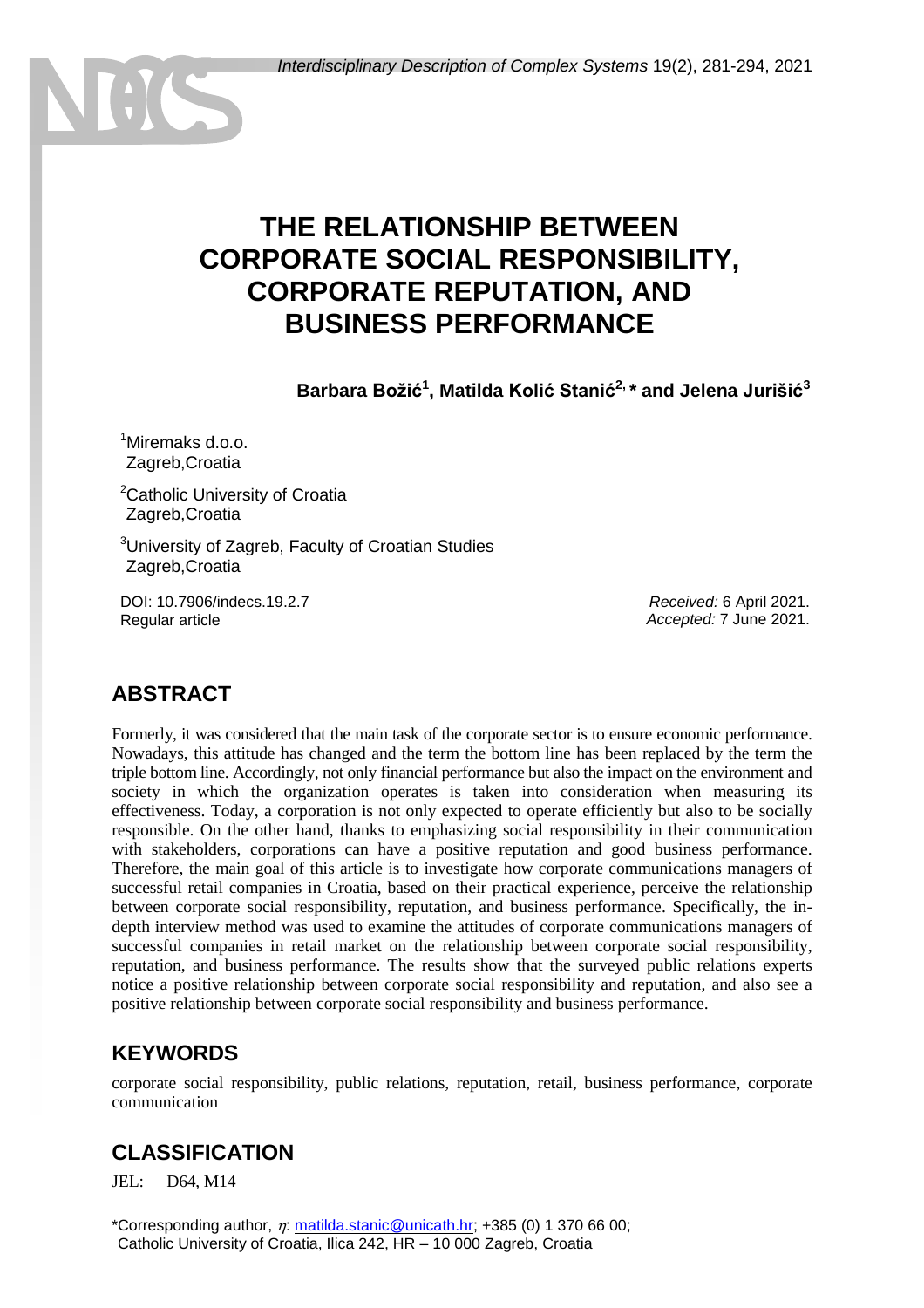### **INTRODUCTION**

Milton Friedman's idea [1] that the main task of a corporation is to increase profits and stock values belongs to the past [2; p.113]. Nowadays, more and more corporations accept corporate social responsibility as a way of doing business, i.e. they accept their responsibility towards the society in which they operate [2; p.109]. These changes have also affected the area of corporate reputation that no longer only encompasses profits and product quality but also the impact that organizations have on the quality of life of communities in which they operate [2; p.109, 3; pp.271-272,]. A corporation that operates in a socially responsible way should have efficient operations and respect the law, but also be ethical and invest in community resources. Formerly, the ultimate performance of an organization was defined by the *bottom line* and meant financial performance, while today this term has been replaced by the term *triple bottom line*, a term that measures the financial impact of the organization as well as the impact on the environment and society. This new term emphasizes the equal importance of profits, people, and the planet in a corporation's business, and these are three indicators of business performance.

No shortage of research materials shows the benefits of corporate social responsibility [4-7]. Summarizing these advantages, it can be said that corporate social responsibility develops human resources, builds the trust of key stakeholders, and improves business. It also brings many benefits to the economy in general, and organizations that apply CSR principles are more resilient to crises and have a better position in the market.

Although corporate social responsibility has been present among corporations for some time, when it comes to Croatia - this is a recent business practice [8]. Positive changes in this regard are certainly the establishment of the Croatian Business Council for Sustainable Development in 1997, then the National Network for Corporate Social Responsibility established in 2010, and the Institute for Corporate Social Responsibility, which has been operating since 2015. In its beginnings, the practice of corporate social responsibility was mainly implemented in the field of environmental protection, while later it spread to the care for the local community.

The main purpose of this article is to investigate whether corporate social responsibility in practice has a positive relationship with corporate reputation and the business performance of companies. This article aims to investigate the perception of the relationship between corporate social responsibility, corporate reputation, and business performance among corporate communications managers in the retail sector of fast-moving consumer goods in Croatia. The research was conducted by the qualitative method of in-depth individual interviews.

In the theoretical part of the article, an overview of the most important learnings about the relationship between CSR, reputation, and business performance of companies will be presented, and the results of the most important research in this field in Croatia will be summarized. The research part of the article will focus on the methodology and sample, which consists of seven corporate communications managers of Croatian retailers in FMCG, as well as the objectives of the research. We will then present the results of the research with a focus on the relationship between corporate social responsibility, reputation, and business performance. After discussing the results of the research, the conclusions and recommendations for future studies of this topic will be presented.

## **LITERATURE OVERVIEW**

Research on corporate social responsibility can be divided into research at the institutional, organizational, and personal levels [9; p.218]. Also, it can be divided into research with a moral or business orientation [10; p.123]. Business theorists note a cause-and-effect relationship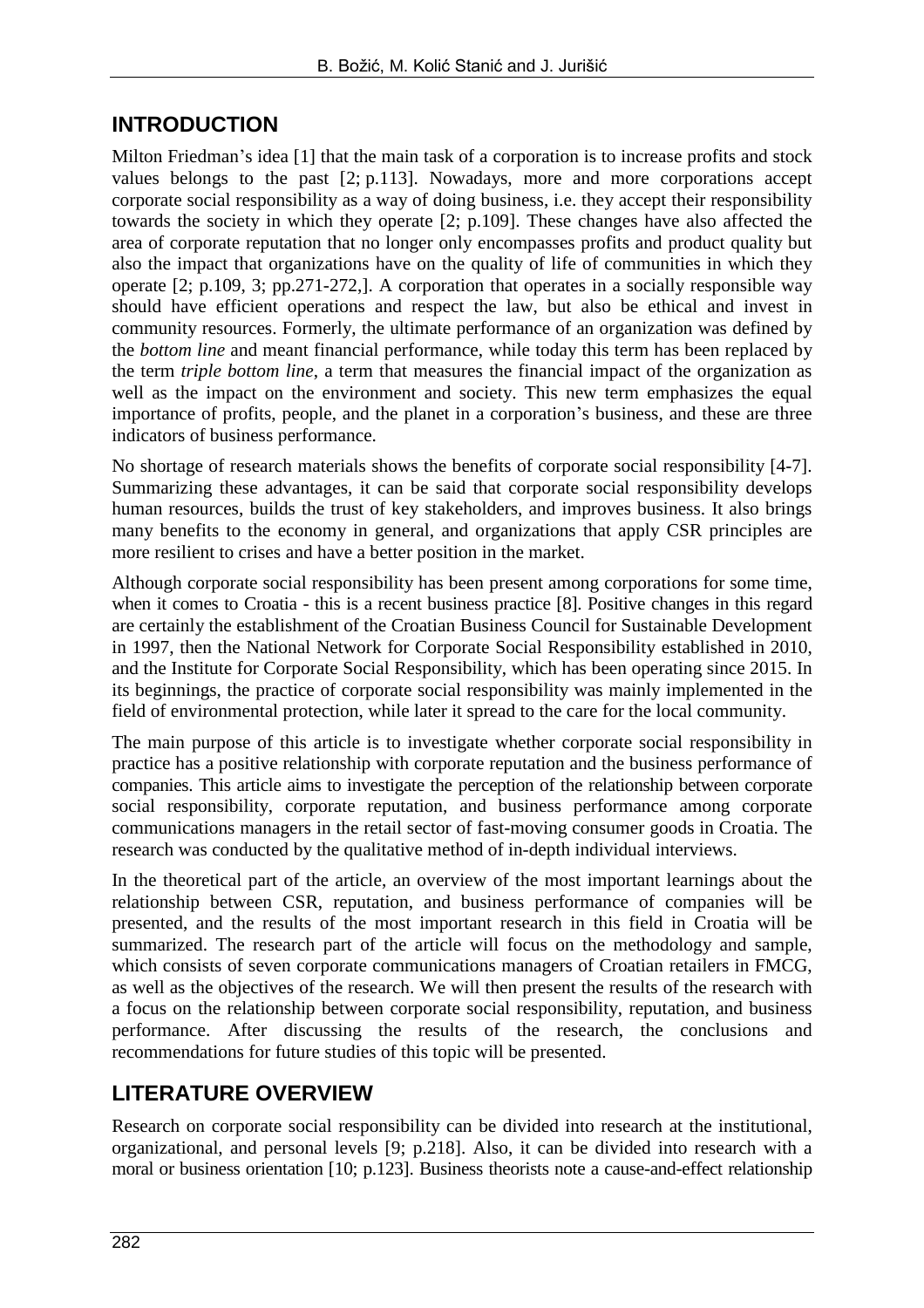between CSR programs and corporate financial performance. Furthermore, theories of corporate social responsibility can be divided into four categories: instrumental, political, integrative, and ethical [11]. Accordingly, corporate social responsibility includes several activities in the areas of business, social investment, and philanthropy [12-15]. All this shows how complex the concept of corporate social responsibility is [16]. CSR is present in various scientific fields and the definitions of the concept itself are numerous. Simply put, most would agree that it is based on maximizing the positive impact of an organization on society [17].

#### **CORPORATE REPUTATION**

Similar to the case of the term corporate social responsibility, the term corporate reputation has also been studied in various scientific fields. Therefore, it is not surprising that the authors Fombrun and van Reil [18] classified the current theoretical knowledge of corporate reputation according to economic, marketing, sociological and corporate sources, or that Chun [19; p.94] cites three schools of thought concerning the interpretation of corporate reputation: evaluative, impressionistic, and relational. The first school of authors defines corporate reputation as an assessment of the financial achievements of the organization, the second school as the overall impression that interest groups have about the organization. Most authors in the field of communication science make up the third school, and they see corporate reputation as the relationship between the perception of internal and external stakeholders. Similar to the third school, Fombrun [20; p.195] defines corporate reputation as "the overall perception of a company's past activities and vision of future action relating to the preference of key publics toward a particular organization". This coincides with the definition of corporate reputation as "a synthesis of the opinions, perceptions, and attitudes that stakeholders have about an organization made up of employees, consumers, suppliers, investors, and the local community" [21; p.165]. Other authors emphasize that corporate identity, desired identity, and corporate image are fundamental parts of corporate reputation [22]. It is important to point out that identity and image are not the same, accordingly corporate identity and corporate image are not the same, although they are often confused. The authors explain how corporate identity is everything that an organization communicates, either intentionally or accidentally, using a variety of cues. Corporate image, on the other hand, is an image that the public sees. Corporate image is therefore perception and exists only in the mind of the public. The public formulates the image to interpret the identity in a broader context with a broader framework of meaning. As for corporate reputation, the same authors explain how it is represented by all the reflections collected over some time based on which a particular opinion about the organization is formed. Accordingly, Roberts [23] clarifies: since reputation is based on perception it is subjective. Thus, it could be said that reputation is a synthesis of the experience that a particular public has with an organization. In this context, a good reputation is a foundation for building organizational performance.

But to better understand the topic it is necessary to explain the aforementioned notion of corporate identity. What shapes corporate identity? Some authors will say: it depends on what the organization is like [3; p.274]. Corporate identity often referred to as corporate personality is difficult to unambiguously define, especially because some authors also use the term organizational culture. Author Gregory [24; p.1] defines it as follows: "a corporate personality is built on the history, culture, values, and beliefs of an organization (which govern its philosophy of task and strategies) and is realized through employees, systems, structures, products, and services". In short, a corporate personality is portrayed by an identity. Similarly, other authors talk about the values of a corporation, explaining that they are "beliefs that refer to desirable endpoints or behaviors that signify certain situations, guide the selection or assessment of people and events, and are arranged in order of importance to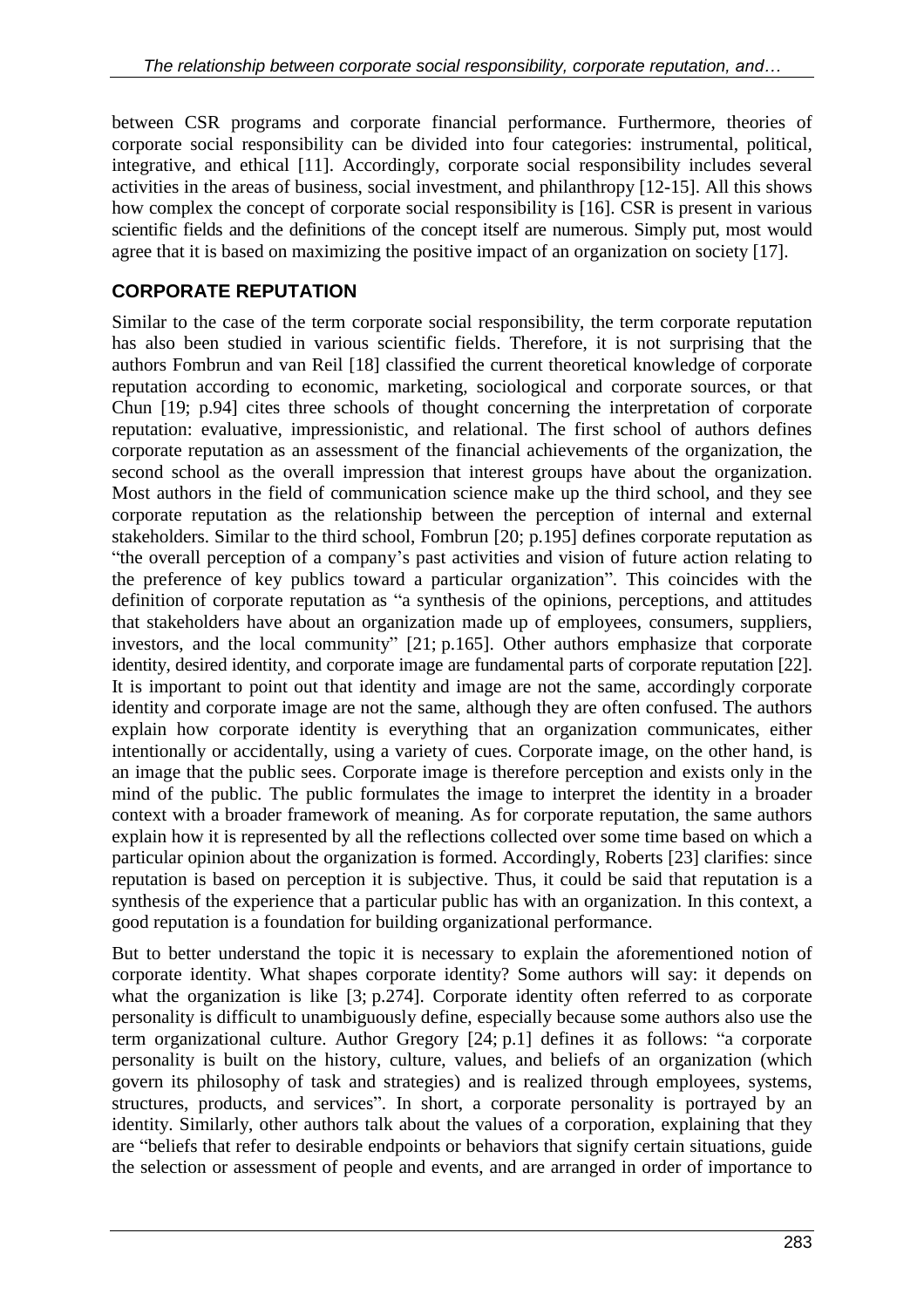other values so that the priorities of systemic values can be formed" [25; p.20]. These values shared by employees are often not visible and provide stability over time. Specifically, they influence a company's decision-making or behavior.

Furthermore, it should be mentioned that the concept of corporate identity has changed over time. Previously, it mainly referred to the visual elements with which a corporation presented to the public (for example a logo), and now Schmidt [26; p.40] states there are five elements of corporate identity: products and services, communication, design, corporate behavior, market conditions and strategies, and corporate culture. Corporate social responsibility is part of the corporate identity and core values of the corporation [27]. In this way, corporate social responsibility helps to shape a recognizable corporate identity [28; p.29]. Furthermore, it should be mentioned that corporate identity is one of the two pilasters on which a corporate brand is built. The second pilaster is made from corporate associations that summarize the valuation and feelings of individuals toward companies [29]. Also, corporate communication plays an important role in these processes [28; p.27]. Corporate communication is intentional and planned and aims to achieve a positive image among the target audiences [3]. But it should be emphasized that organizations communicate even when they do not plan to: by their very existence they send messages to their stakeholders. Of course, even this unplanned, unintentional communication affects the corporate image. Therefore, it can be said that corporations cannot directly build a corporate image. Yet, a well-built corporate identity can affect a corporate image.

Corporate social responsibility can contribute to the improvement of both corporate image and corporate reputation [30, 31; pp.444-445]. Also, Lee and Yoon emphasize the commitment of employees in organizations that conduct corporate social responsibility programs [32; pp.628-629]. However, the same authors point out that this commitment depends on the mechanisms of internal and external legitimacy, which employees use in assessing the activities of their organization's corporate social responsibility. Thus, the mechanism of internal legitimacy increases the connection and identification of employees with socially responsible activities, emphasizing the public reasons for including corporate social responsibility in the strategy and culture of the organization. But if external legitimacy is not supported by internal legitimacy mechanisms, it ultimately has a negative result. In other words, when employees witness supporting the internal and external activities of corporate social responsibility, they will perceive the conduct of corporate social responsibility of their company as sincerely committed.

Last but not least, a good reputation increases profits as such corporations are more attractive to customers, investors, and even employees themselves [20; p.81] and this helps them maintain a competitive advantage in the sector [33; p.68]. With this conclusion, we approach the concept of business performance, which will be described in more detail in the following lines.

#### **BUSINESS PERFORMANCE**

The relationship between corporate social responsibility and financial performance has long been the subject of scientific research [34]. Some studies prove a positive relationship between the two concepts. However, some have found a negative relationship [35]. This contrast is primarily caused by the diversity in measuring corporate social responsibility and financial performance [36; p.676]. However, when the line is drawn, the most common type of relationship is the positive one. Thus, Baue [37] refers to a report in the Journal of Business Ethics which shows how companies with corporate social responsibility programs occupy high positions on the list of the best corporate citizens. These companies have far better financial performance than the competition that has not incorporated corporate social responsibility into their business programs. Therefore, it is not surprising that some authors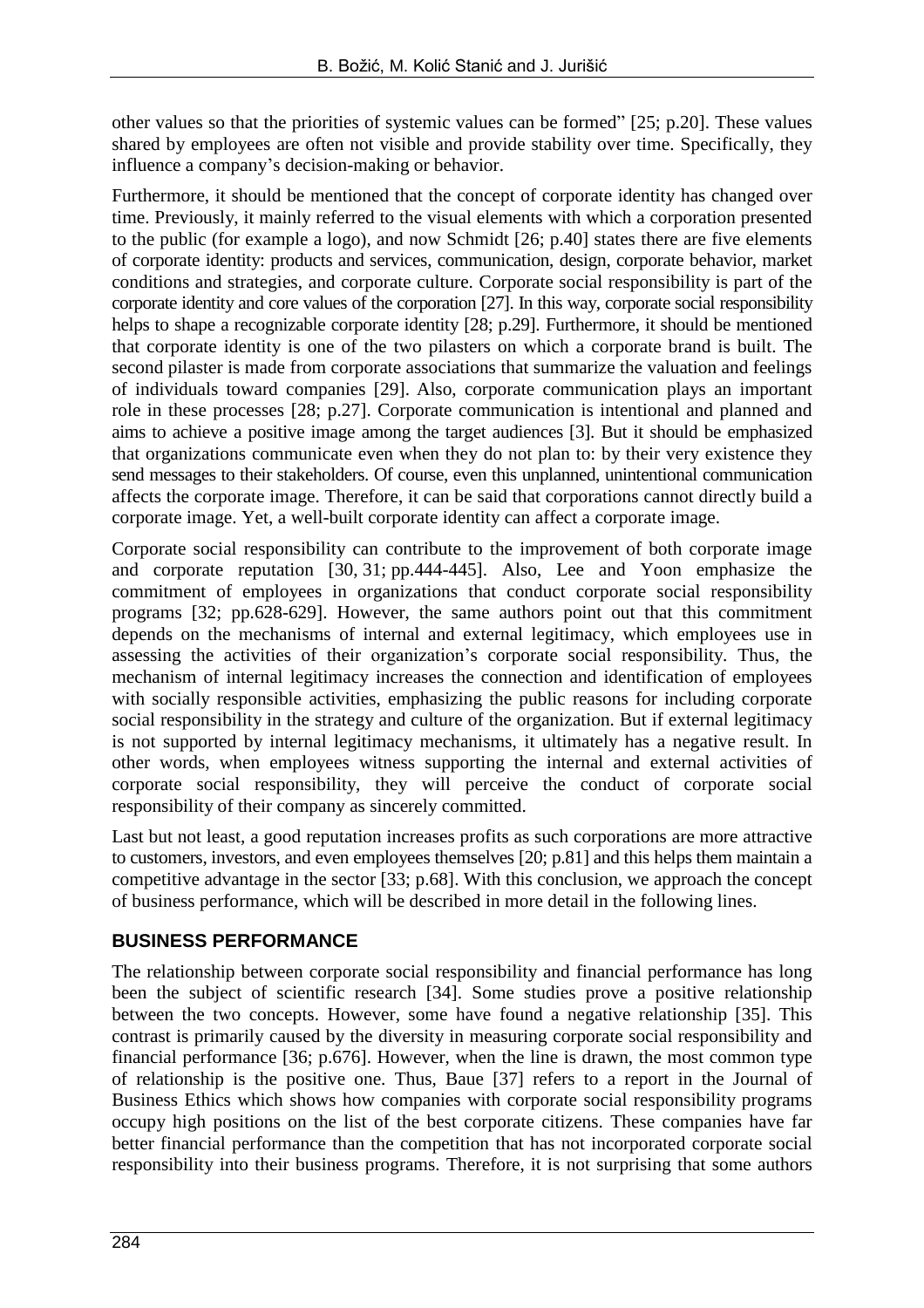emphasize the competitive advantage of corporate social responsibility as an opportunity as well as innovation [28; p.27, 38] Furthermore, corporate social responsibility also influences consumer purchasing behavior [39; pp.45-48]. The results of these studies have shown that CSR activities indirectly strengthen the reputation, contribute to a positive image and also positively influence purchasing decisions: socially responsible companies will be given priority when buying. And not only that, other research has shown that customers are willing to pay 10-28 % more for a particular product if there is a link between the product and CSR [40]. It can be concluded that a socially responsible company will contribute to society and the planet, but also respond to market needs [39; p.48]. According to some authors, the benefits of corporate social responsibility are multiple and summarized in five categories: easier attraction of resources, attracting quality employees, easier advertising of products and services, and also creating new opportunities and competitive advantages [41]. It is interesting to show the advantages of corporate social responsibility from [42] Weber who emphasizes that it has a positive effect on reputation, employee motivation, and at the same time reduces costs and risks and increases revenues. Other authors also emphasize employee loyalty and stronger support from the local community [18].

Simply put, corporate social responsibility is considered as an indicator of good governance and is now included in business reporting standards within the already mentioned triple bottom line [43; p.68]. Related to corporate social responsibility communication, public relations professionals can make a significant contribution to a company's profitability by making their key publics a true judge of quality business [16].

### **CORPORATE SOCIAL RESPONSIBILITY IN CROATIA**

The acceptance of the practice of corporate social responsibility in Croatia happened late, and some believe that it can be measured only after the process of joining the European Union [8]. The practice of corporate social responsibility was certainly preceded by an awareness of its importance [44]. Thus, initiatives such as the establishment of the Croatian Business Council for Sustainable Development in 1997, and the Croatian Chamber of Commerce as well as the Croatian Business Council for Sustainable Development witch launched a project called the CSR Index in 2008, show not only the presence of awareness about the importance of corporate social responsibility but also the growth of that awareness [45; p.111]. This situation is in line with the results of a piece of research that shows that corporate social responsibility in young countries has become a leader in social change [46]. Awareness is growing in these continues and the concept of corporate social responsibility is increasingly included in business strategies: for example, in 2010 the National Network for Corporate Social Responsibility was established and in 2015 the Institute for Corporate Social Responsibility was launched.

Many pieces of research can be found on the topic of corporate social responsibility in Croatia. An important study was conducted in 2007 and showed that about 200 companies apply some form of CSR [44; p.32]. A five-year analysis of the Corporate Social Responsibility Index showed that the companies that participated in the Index are also more financially successful than the average of the Croatian economy [32-34, 44]. In 2013, the year when Croatia became a full member of the European Union, a national study named "Corporate Social Responsibility for All" was conducted [44]. The results of this study showed that the environment for the implementation of corporate social responsibility in Croatia was considered unfavorable. Also, it was found that large companies are transmitters of knowledge about corporate social responsibility in Croatian subsidiaries. Similar conclusions were reached by research in some other sectors in Croatia [47]. According to the same study [44], respondents stressed that corporate social responsibility is often perceived as limited, within the framework of philanthropy and short-term image management. Therefore, it is not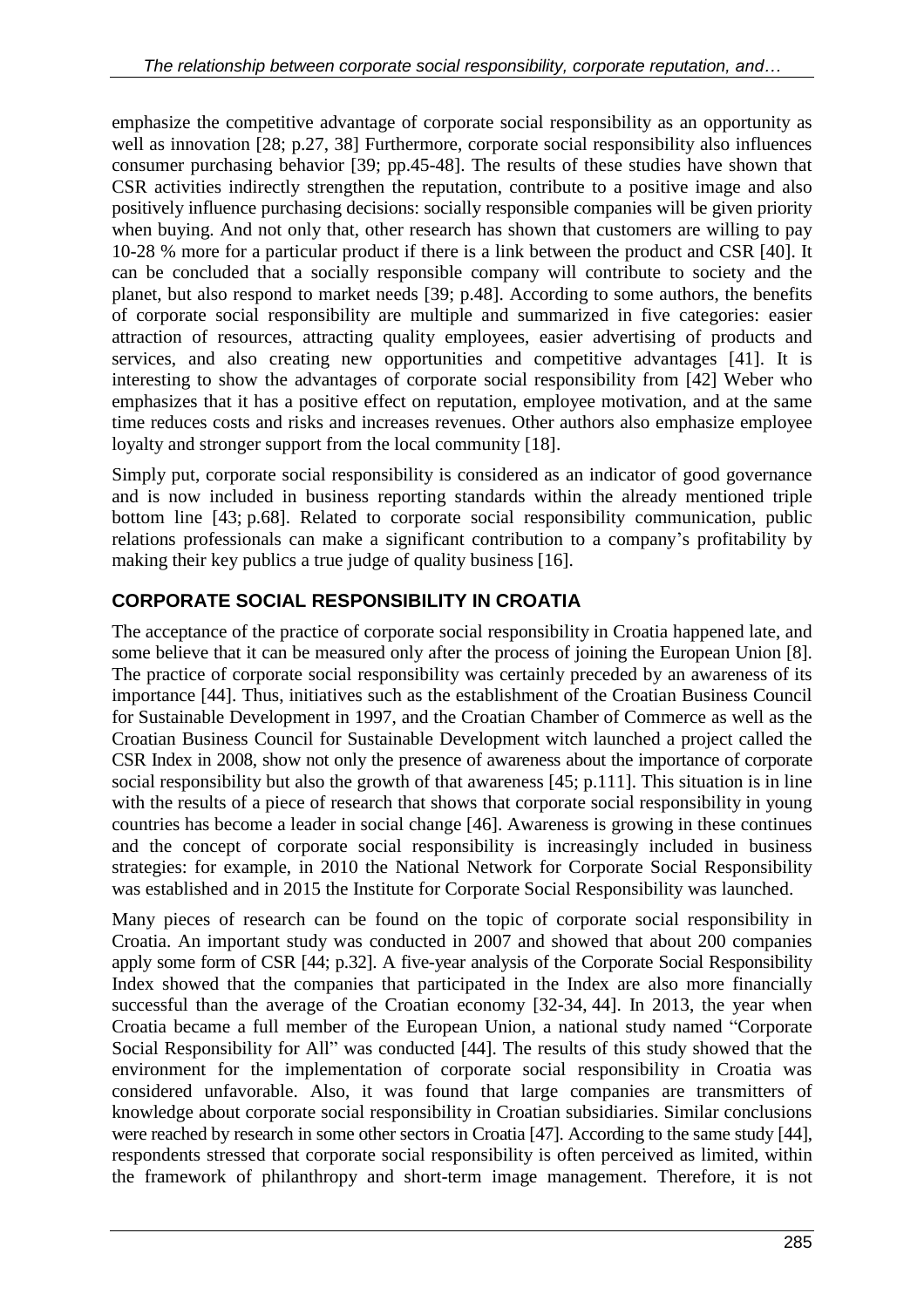surprising that the activities of CSR programs are understood as short-term. Nevertheless, respondents confirmed that they are investing in local social initiatives and energy efficiency. Respondents also confirm that ethical, social, and environmental criteria are important and that they are included in business policies. The same research shows that companies often apply corporate social responsibility because of corporate culture and employee motivation.

After all the above, especially comparing the theoretical part with the results of previous research on corporate social responsibility in Croatia, a certain gap can be noticed. Namely, comparing what the theory describes that corporate social responsibility is, with the findings from the field, we conclude that corporate social responsibility is still most often understood through some impoverished images of philanthropy and short-term image improvements. This is where the interest for this research was found: has the understanding of corporate social responsibility in Croatia experienced shifts concerning the above-mentioned results of previous research?

### **METHODOLOGY**

To gain insight into the opinions, attitudes, behaviors, and motives of the respondents, the qualitative scientific method of the individual interview was used. In-depth interviews are a method that enables the discovery of complex relationships between attitudes and behaviors. Specifically, this research was conducted by a method of semi-structured interviews with open-ended questions. This allowed freedom of expression for the respondents and thus a broader insight into the topic.

Previously published research has shown that hat public relations professionals in their practical work mostly help their companies to be socially responsible and most of these activities are part of their daily work [48]. Therefore, it would be interesting to examine their perception of corporate social responsibility, reputation, and business success and their possible relationship.

Accordingly, this article investigates the perception of the relationship between corporate social responsibility, reputation, and business performance among corporate communications managers in the retail sector of fast-moving consumer goods in Croatia. Specifically, the surveyed corporate communications managers belong to the list of the 20 best retailers in the consumer goods sector according to the data of Poslovna Hrvatska for 2018 [49]. As mentioned above, organizations that apply CSR have a better position in the market. Therefore, the research focused on those companies that are presumed to apply CSR. The criterion for selecting respondents is their position as head of the corporate communications department of the leading retail chains in the FMCG sector in Croatia. An invitation to participate in the research was sent to all communication managers from the list (Table 1). The invitation to join the survey was accepted by three men and four women, who represented a non-stratified intentional sample, aged 33 to 44, all highly educated with the majority having a degree in economics. Their work experience in the field of public relations ranges from 8 to 17 years.

Following the chosen method and the theoretical framework presented earlier, which shows that communication activities are related to corporate reputation, it is important to observe the attitudes of corporate communications managers on this issue. Accordingly, the research goals are: (i) RG1: to investigate the perception that the heads of corporate communications have about the relationship between CSR programs and corporate reputation; (ii) RG2: analyze the perception of the heads of corporate communications about the relationship between CSR programs and business performance. Given the first research goal, respondents were asked about whether CSR is embedded in their company's identity and corporate culture, how a company analyzes its reputation, how important media coverage of CSR programs is to them, and how popular those programs are. With regard to the second research goal, the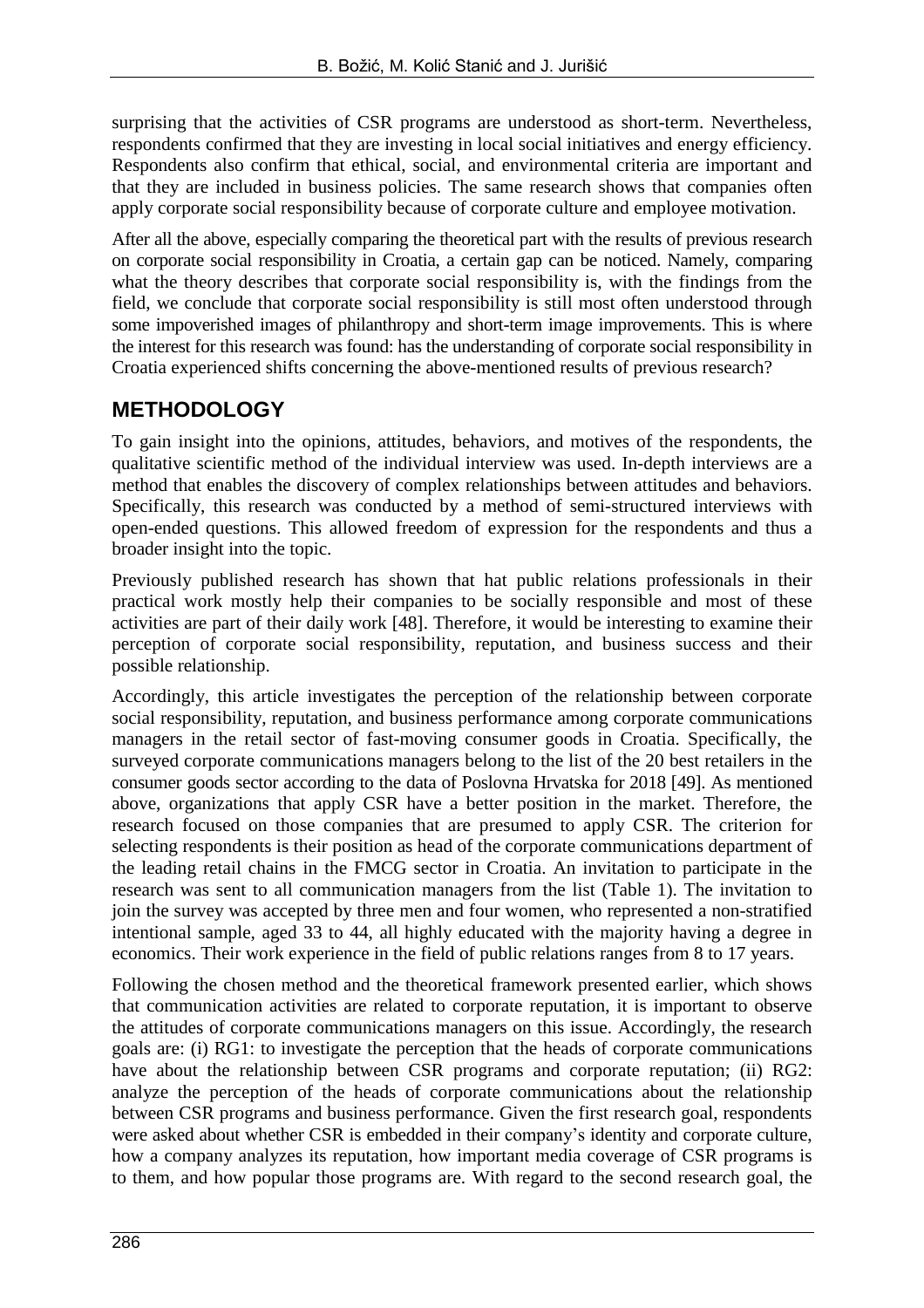respondents were asked whether CSR has been implemented in the long-term goals of the company, whether special financial resources have been allocated to them and on the basis of which criteria funds are allocated for CSR programs. Also interviewed corporate communications chiefs were asked about whether CSR is related to a company's business performance.

**Table 1.** List of the 20 best retailers in the fast-moving consumer goods on the Croatian market [49].

|     | <b>Retail chain</b>           | <b>Location</b> | <b>Revenues in 2017</b><br>(in 1000 kn) |
|-----|-------------------------------|-----------------|-----------------------------------------|
| 1.  | KONZUM D.D.                   | Zagreb          | 9.348.012                               |
| 2.  | LIDL HRVATSKA D.O.O. K.D.     | Velika Gorica   | 4.718.014                               |
| 3.  | PLODINE D.D.                  | Rijeka          | 4.239.653                               |
| 4.  | SPAR HRVATSKA D.O.O.          | Zagreb          | 3.761.928                               |
| 5.  | KAUFLAND HRVATSKA K.D.        | Zagreb          | 3.632.979                               |
| 6.  | TOMMY D.O.O.                  | Split           | 2.700.434                               |
| 7.  | DM-DROGERIE MARKT D.O.O.      | Zagreb          | 1.737.663                               |
| 8.  | STUDENAC TRGOVINA D.O.O.      | Omiš            | 1.657.303                               |
| 9.  | KTC D.D.                      | Križevci        | 1.478.636                               |
| 10. | MULLER TRGOVINA ZAGREB D.O.O. | Zagreb          | 1.404.418                               |
| 11. | LONIA D.D.                    | Kutina          | 602.434                                 |
| 12. | <b>BOSO</b>                   | Vinkovci        | 592.690                                 |
| 13. | <b>MLIN I PEKARE</b>          | <b>Sisak</b>    | 545.138                                 |
| 14. | RIBOLA, D.O.O.                | Kaštel Lukšić   | 474.284                                 |
| 15. | METSS D.O.O.                  | Čakovec         | 472.855                                 |
| 16. | BIPA D.O.O.                   | Zagreb          | 460.440                                 |
| 17. | GAVRANOVIĆ D.O.O.             | Zagreb          | 449.155                                 |
| 18. | TRGOVINA KRK D. D.            | Malinska        | 399.883                                 |
| 19. | STRIDON-PROMET D.O.O.         | Dugo Selo       | 384.617                                 |
| 20. | ISTARSKI SUPERMARKETI D.O.O.  | Poreč           | 366.870                                 |

# **RESULTS**

The results of the research will be presented in two groups, according to the research questions.

### **REPUTATION (RG1)**

Firstly we examined how public relations professionals perceive the relationship between corporate social responsibility and corporate reputation. Here we provide insight into the the perception that the heads of corporate communications have about the relationship between CSR programs and corporate reputation (RG1). Therefore, we first sought an answer to the question - Is corporate social responsibility a part of corporate identity or just a short-term quick fix for image repair? All respondents believe that corporate social responsibility is part of their corporate culture. Thus, respondent 06 summarizes their views well when he claims: "corporate social responsibility is one of the foundations of our business, it is part of our identity and a key determinant of the corporate culture." The statement of respondent 07 is also interesting, as she says: "ethics and ecology, along with economics, are our greatest principles and bearers of identity and organizational culture".

Is CSR planned for the long-term or is it related to short-term projects? – was our next question. Heads of corporate communications departments generally agree when they say that goals in the field of corporate social responsibility are included in the organization's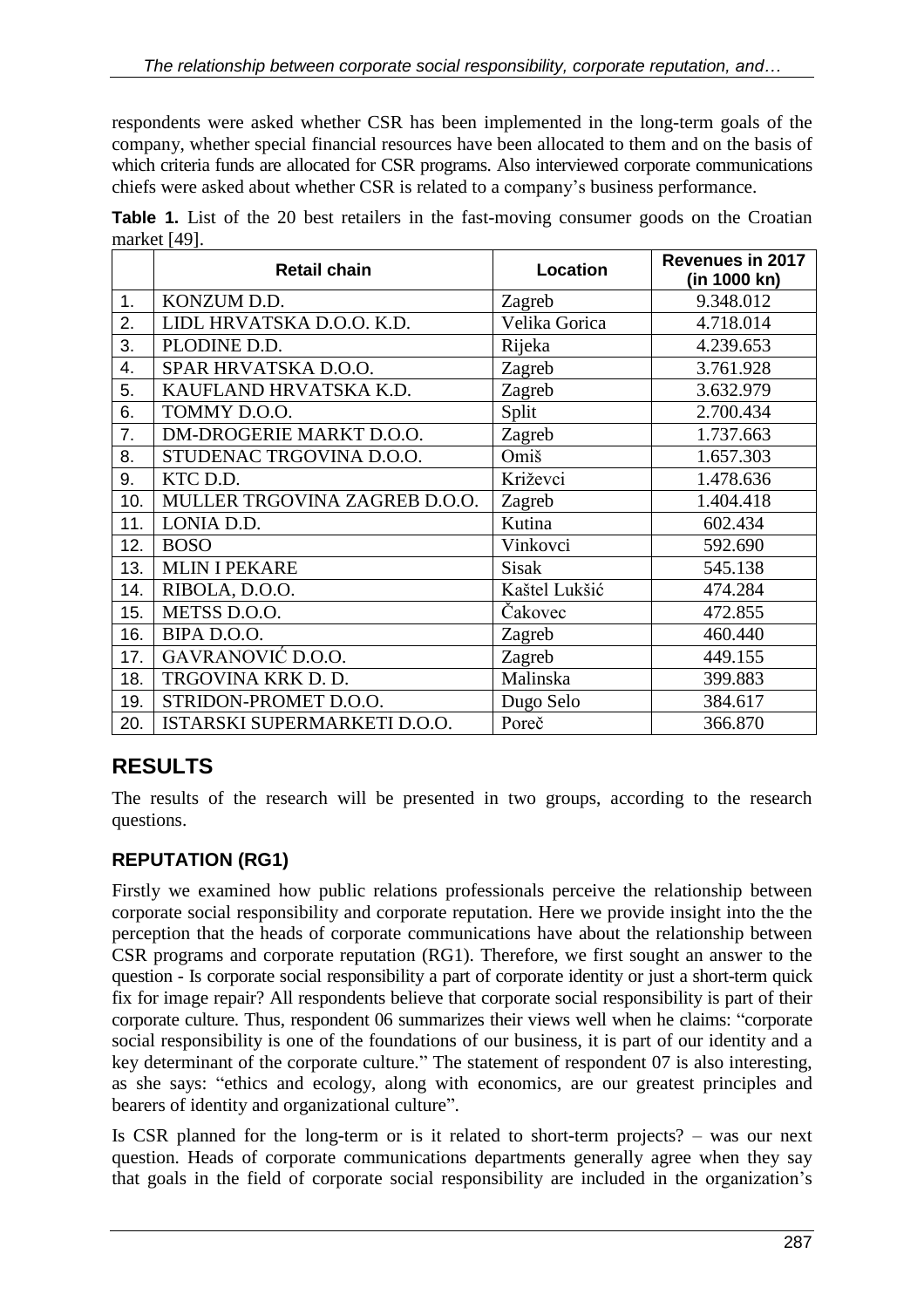multi-year plans. This is confirmed by respondent 01 when he states: "specific goals in the field of CSR have been implemented in the multi-year goals and plans of the organization." Accordingly, respondent 06 states: "yes, specific goals are built into our multi-year plans, and funds are planned to achieve them through various programs and activities. Of course, there are always opportunities for financial support for programs that are not planned, but we recognize them as activities that bring added value to the communities in which we operate. Slightly contrary to previous respondents, respondent 04 says: "no, only on an annual basis. We set aside a portion of the budget for donations and sponsorships".

Our question was also – Is there a connection between corporate social responsibility and a positive reputation? Respondent 02 points out: "I do not notice any differences in reputation since we carry out CSR activities throughout the year". Although respondent 01 is a little more skeptical when he says: "society is only now beginning to valorize the work and effort needed to implement CSR projects", respondents 03, 07, and 05 also notice reputational differences: "with the implementation of quality programs the reputation grows". Activities aimed at achieving a positive reputation often include media relations. Respondent 01 represents the attitude of the respondents when he says: "it is very useful to get media attention for CSR projects, and it is even more useful to be nominated and receive awards for such projects". However, it is important to emphasize the attitude of respondents 06 who say: "media coverage of CSR programs can play an important role in raising public awareness and encouraging others to act, but should not become the purpose of implementing CSR programs". The answer of respondent 03 is on the same track, who explains: "considering that we make all decisions with the aim of better CSR, we do not have to worry about reputation".

How are CSR business programs accepted? – was our further question. Respondents confirm that these programs are very popular and well-accepted within the community. It is interesting how respondent 01 points out that: "society generally accepts projects from the philanthropic dimension of CSR well and quickly, while for other projects it takes a little longer until they are accepted and recognized". Respondent 06 has a slightly more elaborate position, saying: "our stakeholders recognize the resources, resources, and efforts we invest in the implementation of CSR programs and such programs play an important role in building and strengthening our mutual relations, trust and respect. All our CSR programs aim to improve the communities in which we operate, and it is quite understandable that they are popular among all target groups because they provide new value and contribute to building a better society".

#### **BUSINESS PERFORMANCE (RG2)**

The next topic on which we wanted to get the opinion of the research participants is their perception of the relationship between corporate social responsibility and business performance, or in other words to analyze the perception of the heads of corporate communications about the relationship between CSR programs and business performance (RG2). Therefore, we started the discussion with the question – Is it possible to say that good public relations affect the competitive advantage of the organization? It can be said that shareholders are real business judges, and this is confirmed by respondent 06 when he points out: "numerous studies have shown that company stakeholders recognize the importance of socially responsible behaviors, and we have such experiences. It is known that CSR leads to alleviating negative perceptions, reducing costs, improving the quality of management processes, increasing sales and brand value in general. Hiring and retaining quality workers has been greatly facilitated, and customers and consumers are becoming more loyal". Similarly, respondent 05 emphasizes: "CSR has an impact on economic responsibility and there is a link between activities carried out and business performance". Respondent 07 agrees with this opinion but adds: "yes, the performance of the company depends on awareness of the impact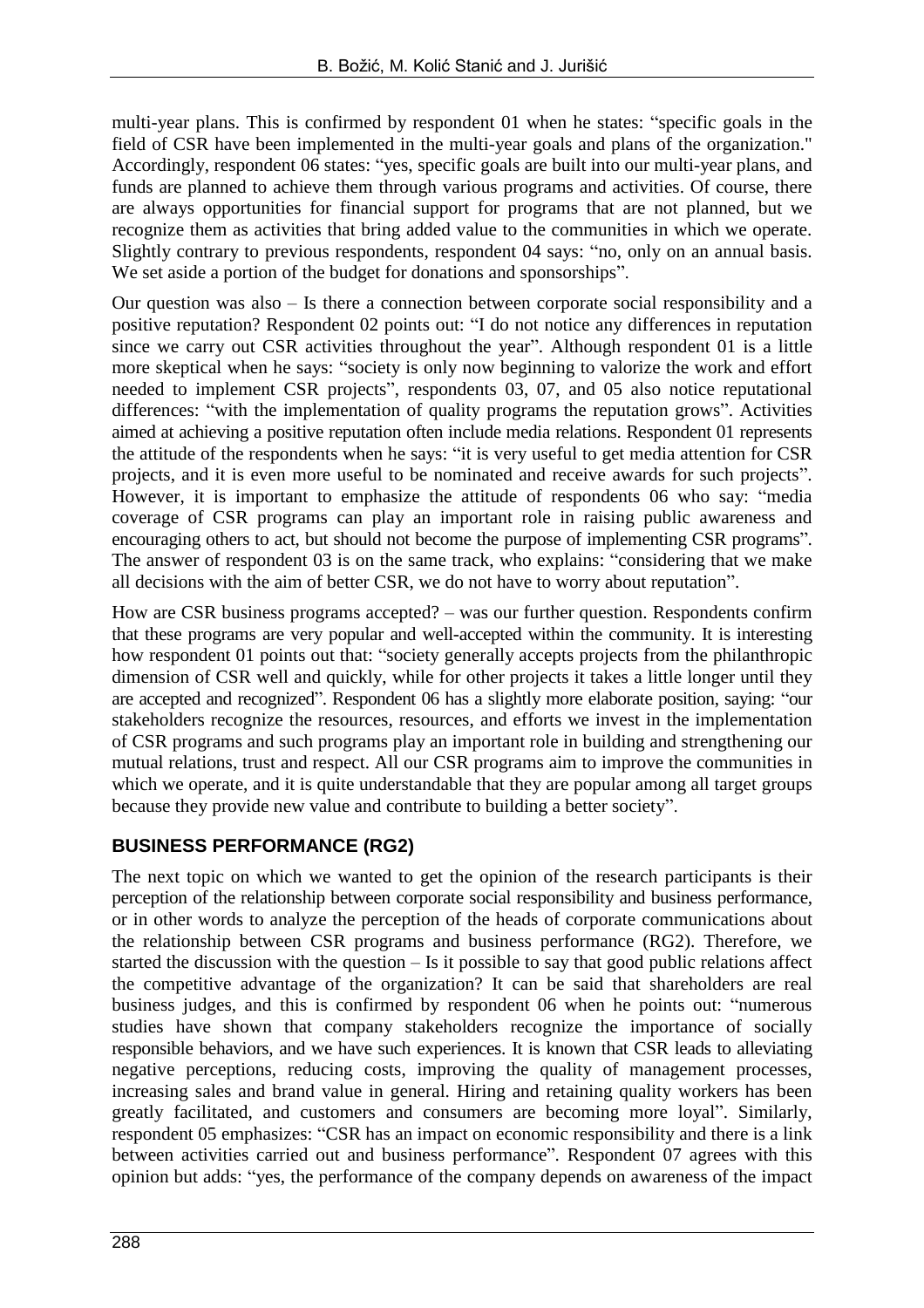on the community, but the results do not come in the short-term." Particularly interesting is the attitude of respondents 02 who says: "I believe that there is still no significant positive relationship between CSR and business performance. On the other hand, I would say that the lack of CSR affects the decline in business performance, especially if it is, for example, a very negative impact on the environment or poor consumer protection, poor food quality control, etc. Poor CSR leads to declining sales, but CSR weakly increases sales. This is because, in our market, the price level is still the primary factor in defining demand".

Is there a relationship between corporate social responsibility and financial performance? – was our next question. Respondent 01 points out: "it pays to be a good corporate citizen or a socially engaged company, since such a company is accepted by the environment in which it operates and gives its fellow citizens trust, and in return, they allocate their resources." In a similar tone, respondent 05 states: "yes. Quality and well-targeted programs contribute positively to the company's business". Respondent 02 also agrees, claiming: "certainly. It is especially profitable in the long run because such activities will be increasingly valued in future periods with the increase of citizens' awareness". Respondent 06 also responds positively, stating: "of course because I repeat - the company's social responsibility has a wide impact on all its stakeholders and their relationship with the company".

Our question was also – What are the criteria for allocating funding to CSR programs? The answers vary, but they have a common focus on the local community. Respondent 06 explains: "In allocating funds, we are mainly oriented towards programs focused on the areas in which we are most active, such as increasing employee welfare, environmental protection, strengthening local initiatives, empowering young people, and educating consumers. Our focus is on projects that are sustainable in the long run and have the potential to continue to develop in cooperation with local partners. Respondent 02 is on the same track, emphasizing: "an important criterion is that the funds are spent specifically for a project and that beneficiaries have a socially useful role: in sports, culture, education, humanitarian activities and the like. These must be local organizations and especially those that find it difficult to obtain funding from national sources. It is also important that these are local organizations within our areas of activity". Several respondents show similar criteria that can be summarized by respondent 07's response: "when allocating funds, we focus on the relevance of the project, the connection with the company's values and the impact on the community". Some respondents pay special attention to the economic element, which is well described by respondent 01, saying: "when allocating funds to CSR programs, we are guided by criteria of economic sustainability, community requirements, interests of all stakeholders and so on. Economic responsibility is the most important dimension of CSR. A socially responsible company must first ensure at least a minimum level of return on investment and thus ensure its survival in society, and only then can it invest more seriously in all other dimensions of CSR. Such an attitude is summarized by respondent 05 when he claims: "when allocating funds, we are guided by the rationalization between what is invested and what is received".

## **DISCUSSION**

It remains to provide concise and relevant answers to the two questions posed at the beginning of this article.

### **REPUTATION (RG1)**

The first research goal of this article seeks the answer on how do public relations professionals perceive the relationship between corporate social responsibility and a positive corporate reputation. Based on the presented results, it can be concluded that public relations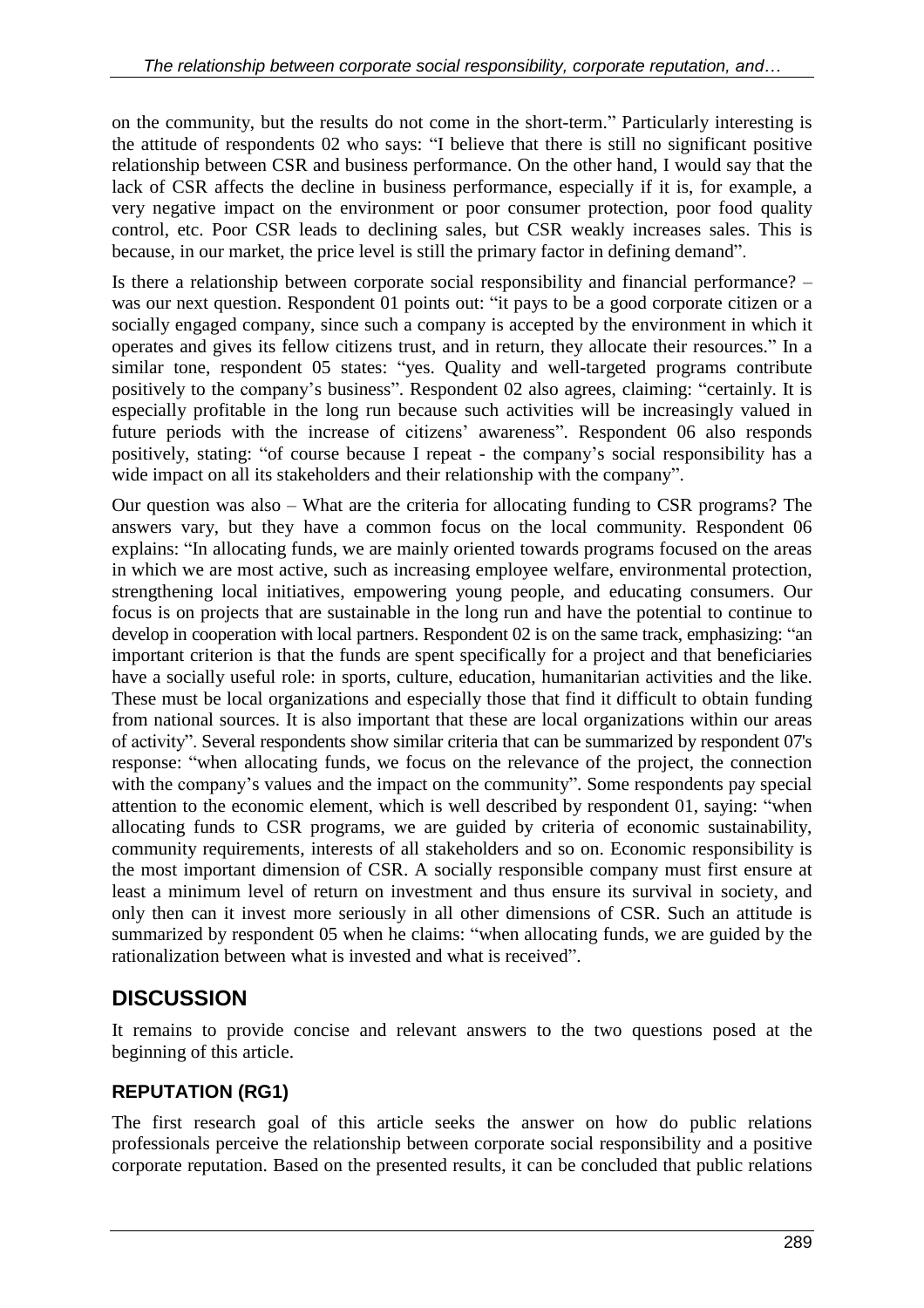experts in FMCG positively perceive the relationship between corporate social responsibility business and corporate reputation. Namely, for them, CSR is part of the corporate culture, i.e. part of the corporate identity, which confirms the expectations of Lauring and Thomsen [27] and gives it a recognizable shape [28]. Respondents' statements confirm that social responsibility values are part of corporate culture and identity as defined by Gregory [24]. The testimonies are on the trail of Lee and Yoon who point out that employees who witness supporting the internal and external activities of corporate social responsibility, perceive the conduct of the CSR activities of their company as sincerely committed [32].

Heads of corporate communications departments are generally aware of the positive relationship between corporate social responsibility and the company's reputation similar to theoretical expectations [30, 31]. CSR activities that are closely related to strengthening the organizational reputation are relationships with the community, with special support from the local community and the media. Such statements support the exposed theory where it is argued that corporate social responsibility strengthens the support of the local community [18].

The statements of the interviewed leaders show the harmonization of internal and external legitimacy, which affects the positive assessment of the activities of socially responsible business of their organizations. Namely, as explained in the theoretical part, if employees witness the support of internal and external activities of corporate social responsibility, they will perceive its implementation as a sincere effort [32].

#### **BUSINESS SUCCESS (RG2)**

The second research goal is to investigate how do public relations professionals perceive the relationship between corporate social responsibility and business performance. Public relations experts in FMCG perceive a positive relationship between corporate social responsibility and business performance. In other words, the attitudes of the respondents confirm previous research showing that corporate social responsibility is a long-term profitable business practice, which is in line with research presented in the theoretical part where a good reputation is a foundation of building business performance. Roberts [23] argues that socially responsible corporate behavior also has a positive effect on customer behavior [39-41].

The results show that the goals related to corporate social responsibility are implemented in the long-term plans of the organization, and most of them are not short-term projects. The allocation of funds is mostly about the well-being of the local community, so it is not surprising that they have the support of the local community, as some authors have already emphasized in the first part of the article [18]. The attitudes of the respondents are in line with previous research that shows that corporate social responsibility is a profitable business practice in the long run. Namely, there is no lack of authors who point out the advantages of corporate social responsibility, emphasizing business improvement, better market position, etc. [4-7].

## **CONCLUSION**

The results show that the goals related to corporate social responsibility are implemented in the long-term plans of the organization, and most of them are not short-term projects. The allocation of funds is mostly about the well-being of the local community, so it is not surprising that they have the support of the local community, as some authors have already emphasized in the first part of the article [18]. The attitudes of the respondents are in line with previous research that shows that corporate social responsibility is a profitable business practice in the long run. Namely, there is no lack of authors who point out the advantages of CSR, emphasizing business improvement, better market position, etc. [4-7].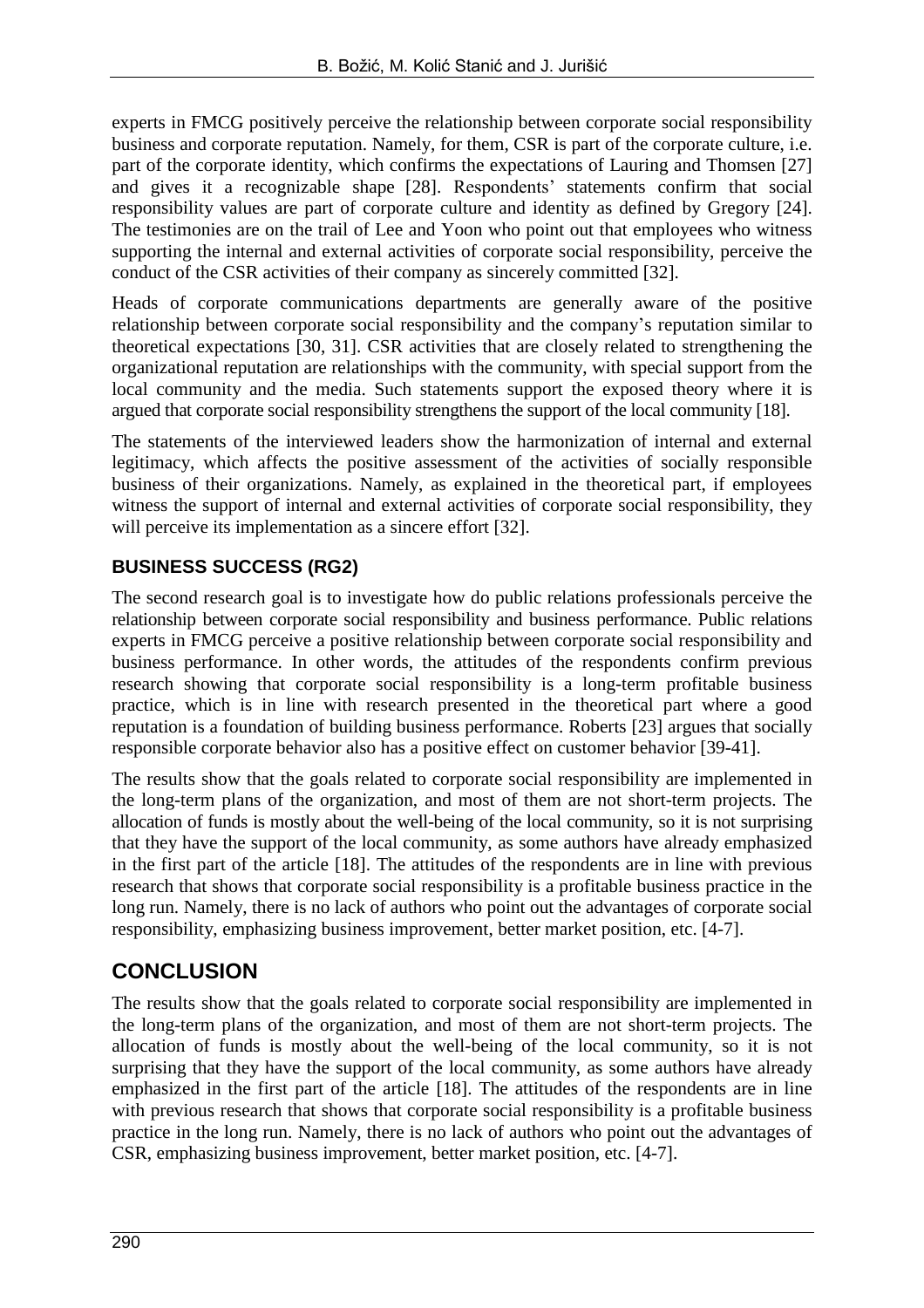Corporate social responsibility is considered as a part of the corporate culture and is included in the long-term goals of corporations, and is not seen as a quick fix for repairing the corporate image. The purpose of corporate social responsibility is not just a good image in the media, but it is considered as a part of the corporate identity, where a good media image is just a positive consequence. In other words, corporate social responsibility is considered a core value of corporate culture. Also, it can be concluded that CSR is no longer viewed only in the context of philanthropy, but it is understood much more broadly. These results show a certain positive shift in the understanding of corporate social responsibility in Croatian practice.

The conclusions have limited application and reliability due to the deliberate selection of the sample and the small number of respondents. Therefore, this research could be used to prepare a more comprehensive survey research as one of the possible future directions of research on the relationship between corporate social responsibility, corporate reputation and business performance of companies in Croatia.

# **ACKNOWLEDGMENTS**

This article resides on the research conducted by Barbara Božić, mentored by the Associate Prof. Jelena Jurišić, Ph.D. and Matilda Kolić Stanić, Ph.D., for her master thesis on the topic of Corporate Social Responsibility of successful companies in Croatia, published in September 2019 at the Faculty of Croatian Studies at the University of Zagreb, Croatia.

# **REFERENCES**

- [1] Friedman, M.: *The social responsibility of business is to increase its profits*. New York Times, 13 September 1993,
- [2] Tench, R.: *Community and society - socially responsible business.* In Croatian. In: Ralph, T. and Liz, Y., eds.: *Discovering public relations.* HUOJ, Zagreb, pp.108-126, 2009,
- [3] Lowensberg, D.: *Corporate image, reputation and identity*. In Croatian. In: Ralph, T. and Liz, Y., eds.: *Discovering public relations.* In Croatian. HUOJ, Zagreb, pp.268-282, 2009,
- [4] Pérez, R.C.; Alcañiz, E.B. and Herrera, A.A.: *The role of self-definitional principles in consumer identification with a socially responsible company*. Journal of Business Ethics **89**(4), 547-564, 2009, <http://dx.doi.org/10.1007/s10551-008-0016-6>,
- [5] Carvalho, S.W.; Sen, S.; de Oliviera Mota, M. and de Lima, R.S.: *Consumer Reactions to CSR: A Brazilian perspective*. Journal of Business Ethics **91**, 291-310, 2010, [http://dx.doi.org/10.1007/s10551-010-0620-0,](http://dx.doi.org/10.1007/s10551-010-0620-0)
- [6] Reilly, J.: *Charitable work sells at a number of firms*. Marketing News, p.46, 11 September 2000, [http://dx.doi.org/10.1364/OPN.11.12.000046,](http://dx.doi.org/10.1364/OPN.11.12.000046)
- [7] Pirsch, J.; Gupta, S. and Grau, S.L.: *A framework for understanding corporate social responsibility programs as a continuum: An exploratory study*. Journal of Business Ethics **70**(2), 125-140, 2007, <http://dx.doi.org/10.1007/s10551-006-9100-y>,
- [8] Omazić, M.A.: *Collection of case studies of socially responsible business.* In Croatian. Hrvatski poslovni savjet za održivi razvoj, Zagreb, 2012,
- [9] Mulović, A.; Hunjet, A. and Kozina, G.: T*oward economic reward: corporate social responsibility communication of SMEs*. Megatrend Review **12**(3), 215-230, 2015, [http://dx.doi.org/10.5937/MegRev1503215M,](http://dx.doi.org/10.5937/MegRev1503215M)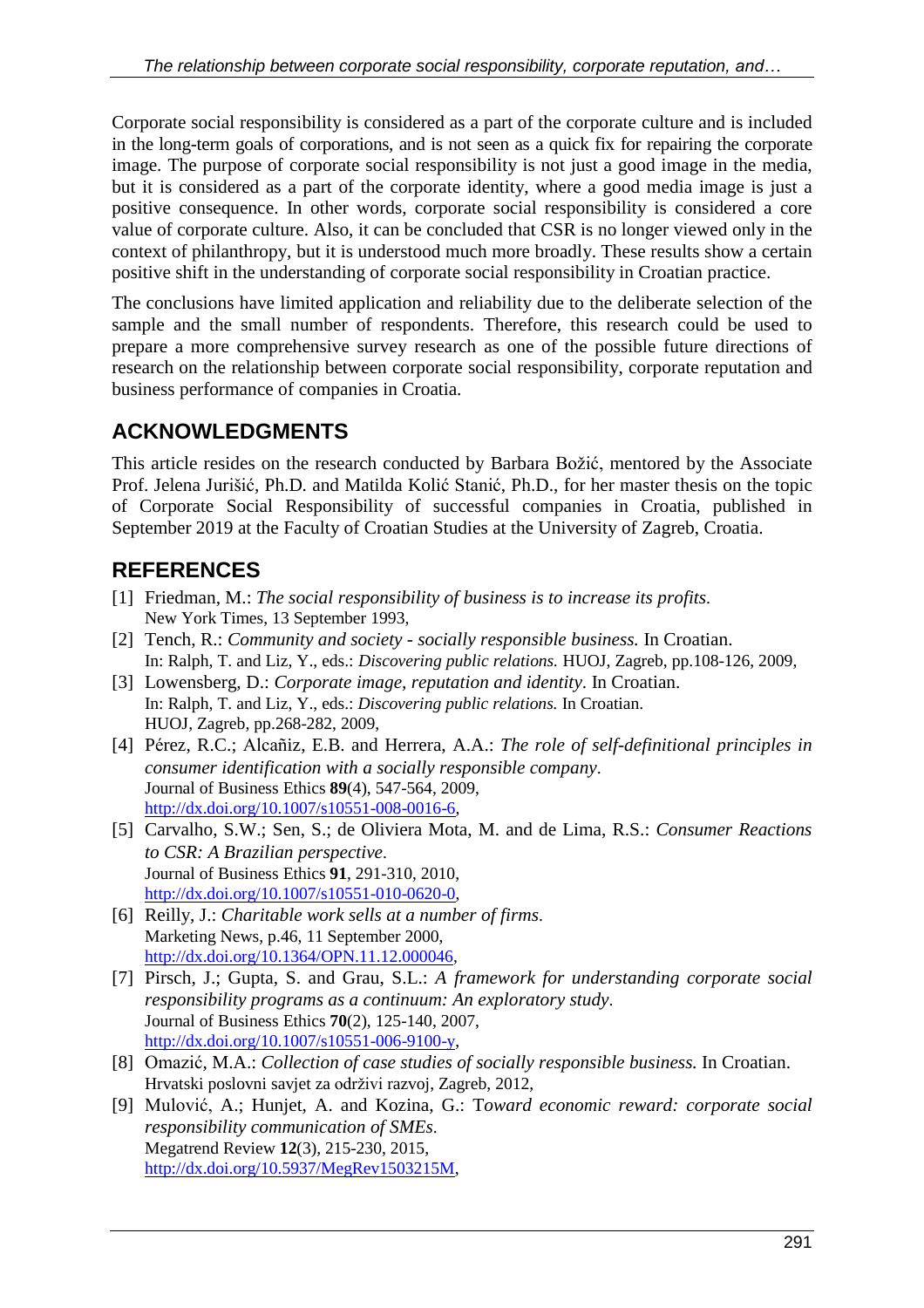- [10]Sitnikov, C. and Bocean, C.: *Relationships Between Corporate Social Responsibility and Strategic Planning.* In: Idowu, S.O. and Vertigans, S., eds.: *Stages of Corporate Social Responsibility: From Ideas to Impacts.* Springer, pp.121-137, 2016,
- [11]Garriga, E. and Mele, D.: *Corporate social responsibility theories: Mapping the territory*. Journal of Business Ethics **53**(1), 51-71, 2004,

[http://dx.doi.org/10.1023/B:BUSI.0000039399.90587.34,](http://dx.doi.org/10.1023/B:BUSI.0000039399.90587.34)

- [12]Wartick, S. and Cochran, P.: *The evolution of the corporate social performance model*. Academy of Management Review **10**(4), 758-769, 1985, <http://dx.doi.org/10.5465/amr.1985.4279099>,
- [13]Marsden, C. and Andriof, J.: *Towards an understanding of corporate citizenship and how to influence it*. Citizenship Studies **2**(2), 329-352, 1998, [http://dx.doi.org/10.1080/13621029808420686,](http://dx.doi.org/10.1080/13621029808420686)
- [14]Gray, R.: *Accounting and environmentalism: An exploration of the challenge of gently accounting for accountability, transparency and sustainability*. Accounting, Organizations and Society **17**(5), 399-426, 1992, [http://dx.doi.org/10.1016/0361-3682\(92\)90038-T,](http://dx.doi.org/10.1016/0361-3682(92)90038-T)
- [15]Shleifer, A. and Vishny, R.: *A survey of corporate governance*. Journal of Finance **52**(2), 737-783, 1997, [http://dx.doi.org/10.1111/j.1540-6261.1997.tb04820.x,](http://dx.doi.org/10.1111/j.1540-6261.1997.tb04820.x)
- [16]Baric, A.: *Corporate social responsibility and stakeholders: review of the last decade (2006-2015)*. Business Systems Research **8**(1), 133-146, 2017,
- [http://dx.doi.org/10.1515/bsrj-2017-0011,](http://dx.doi.org/10.1515/bsrj-2017-0011) [17]Krkač, K.: *Introduction to business ethics and corporate social responsibility.* Mate, Zagreb, 2007,
- [18]Fombrun, C.J.: *Reputation*: *Realizing Value from the Corporate Image*. Harvard Business School Press, Boston, 1996,
- [19]Chun, R.: *Corporate Reputation: Meaning and Measurement*. International Journal of Management Reviews **7**(2), 91-109, 2005, [http://dx.doi.org/10.1111/j.1468-2370.2005.00109.x,](http://dx.doi.org/10.1111/j.1468-2370.2005.00109.x)
- [20]Fombrun, C.J.: *Reputation: Realizing Value from the Corporate Image*. Harvard Business School Press, Boston, 1996,
- [21]Post, J.E. and Griffin, J.J.: *Corporate reputation and external affairs menagemen*t. Corporate Reputation Review **1**(1), 165-171, 1997, [http://dx.doi.org/10.1057/palgrave.crr.1540038,](http://dx.doi.org/10.1057/palgrave.crr.1540038)
- [22]Davies, G. and Miles, L.: *Reputation management: theory versus practice reputation*. Corporate Reputation Review **2**(1), 16-27, 1998, [http://dx.doi.org/10.1057/palgrave.crr.1540064,](http://dx.doi.org/10.1057/palgrave.crr.1540064)
- [23]Roberts, D.: *Reputation management for education: A review of the academic and professional literature*. [http://www.Theknowledgepartnership.com/uk/wp-content/uploads/2011/10/Reputation-Manage](http://www.theknowledgepartnership.com/uk/wp-content/uploads/2011/10/Reputation-Managementfor-Education-2009.pdf) [mentfor-Education-2009.pdf](http://www.theknowledgepartnership.com/uk/wp-content/uploads/2011/10/Reputation-Managementfor-Education-2009.pdf), accessed 25<sup>th</sup> March 2020,
- [24] Gregory, A. and Tafra-Vlahović, M.: *Corporate social responsibility: New context, new approaches, new applications: A comparative study of CSR in a Croatian and a UK company*. [http://www.bledcom/com/uploads/documents/Gregory.Tafra.pdf,](http://www.bledcom/com/uploads/documents/Gregory.Tafra.pdf) accessed 25<sup>th</sup> March 2020,
- [25]Schwartz, S.H.: *Are there universal aspects in the structure and contents of human values?* Journal of social issues **50**(4), 19-45, 1994,

[http://dx.doi.org/10.1111/j.1540-4560.1994.tb01196.x,](http://dx.doi.org/10.1111/j.1540-4560.1994.tb01196.x)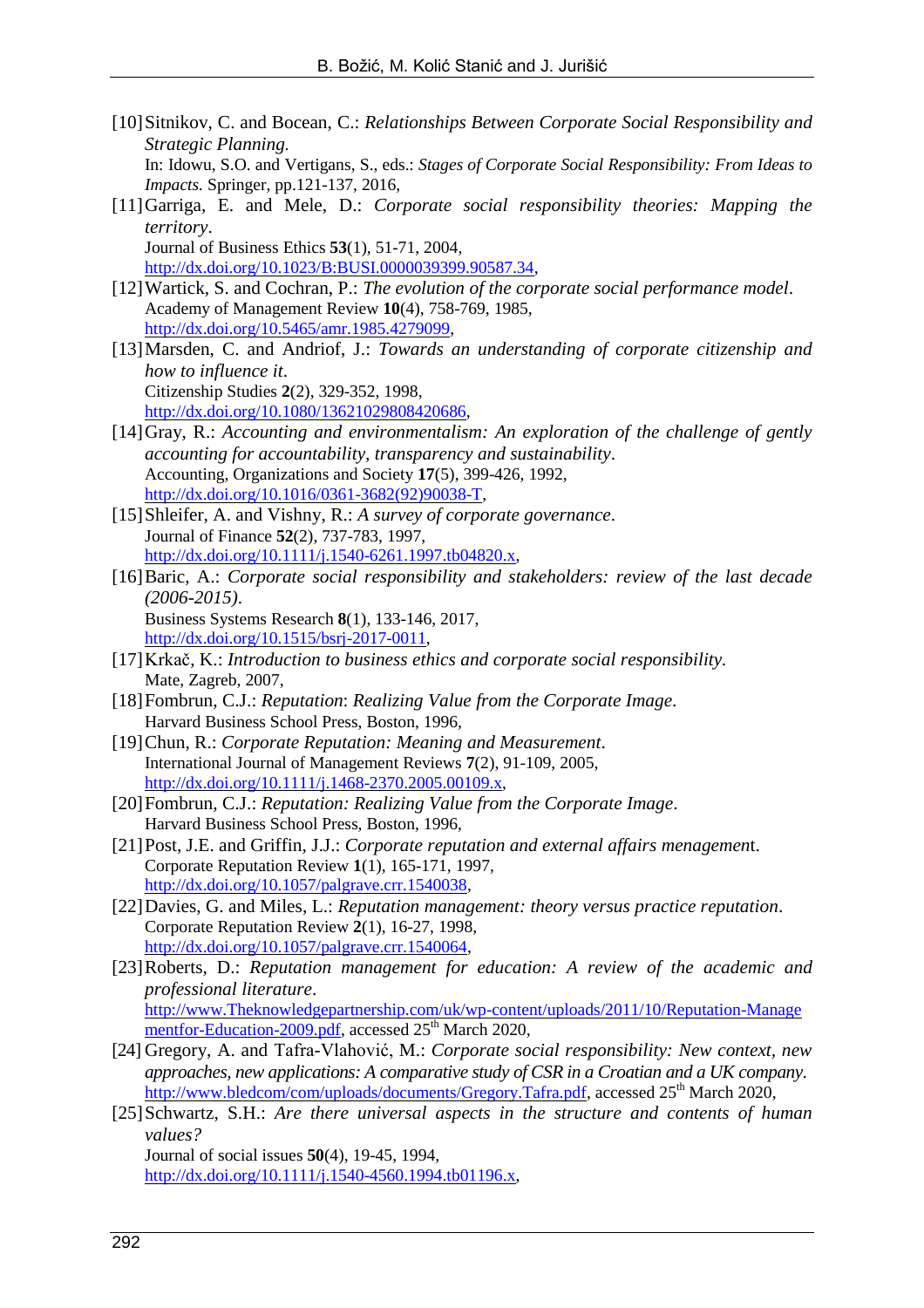- [26]Schmidt, K.: *Corporate identity: an evolving discipline*. Corporate Communications: An International Journal **2**(1), 40-45, 1997, [http://dx.doi.org/10.1108/eb046533,](http://dx.doi.org/10.1108/eb046533)
- [27]Lauring, J. and Thomsen, C.: *Ideals and practices in CSR-identity making: The case of equal opportunities*. Employee Relations **31**(1), 25-38, 2009, [http://dx.doi.org/10.1108/01425450910916805,](http://dx.doi.org/10.1108/01425450910916805)
- [28]Mishra, M. and Mohanty, S.: *Impact of Corporate Social Responsibility Communication on Corporate Brand Personality Assessment*. The IUP Journal of Management Research **11**(4), 26-39, 2013,
- [29]Hoeffler, S. and Keller, K.L.: *Building Brand Equity Through Corporate Societal Marketing*. Journal of Public Policy and Marketing **21**(1), 78-89, 2002,
	- [http://dx.doi.org/10.1509/jppm.21.1.78.17600,](http://dx.doi.org/10.1509/jppm.21.1.78.17600)
- [30]Lewis, S.: *Reputation and corporate social responsibility.* Journal of Communications Management **7**(4), 356-364, 2003,
- [31]Tkalac Verčić, A. and Sinčić Ćorić, D.: *The relationship between reputation, employer branding and corporate social responsibility*. Public Relations Review **44**(4), 444-452, 2018, [http://dx.doi.org/10.1016/j.pubrev.2018.06.005,](http://dx.doi.org/10.1016/j.pubrev.2018.06.005)
- [32]Lee, S. and Yoon, J.: *Does the authenticity of corporate social responsibility affect employee commitment?* Social Behavior and Personality **46**(4), 617-663, 2018, [http://dx.doi.org/10.2224/sbp.6475,](http://dx.doi.org/10.2224/sbp.6475)
- [33]Roelofsen, M.; Blok, V. And Wubben, E.: *Maintaining the CSR-Identity of Sustainable Entrepreneurial Firms The Role of Corporate Governance in Periods of Business Growth*.

In: Samuel O.I.; Claus S.F.; Asli Y.M. and Morten E.J.N., eds.: *Corporate Social Responsibility and Governance Theory and Practice.* Springer, pp.63-88, 2014, [http://dx.doi.org/10.7588/worllitetoda.88.6.0063,](http://dx.doi.org/10.7588/worllitetoda.88.6.0063)

- [34]Alexander, G.J. and Buchholz, R.A.: *Corporate social responsibility and stock market performance*. Academy of Management Journal **21**(3), 479-486, 1978, <http://dx.doi.org/10.5465/255728>,
- [35]Margolis, J.D. and Walsh, J.P.: *Misery loves companies: Rethinking social initiatives by business.* Administrative Science Quarterly **48**(2), 268-305, 2003, [http://dx.doi.org/10.2307/3556659,](http://dx.doi.org/10.2307/3556659)
- [36]Galant, A. and Černe, K.: *Non-Financial Reporting in Croatia: Current Trends Analysis and Future Perspectives.* Management **12**(1), 41-58, 2017, [http://dx.doi.org/10.7827/TurkishStudies.11306,](http://dx.doi.org/10.7827/TurkishStudies.11306)
- [37]Baue, W.: *Business ethics: 100 Best Corporate Citizens Outperform*. [http://www.csrwire.com,](http://www.csrwire.com/) accessed  $25<sup>th</sup>$  March 2020,
- [38]Porter, M.E. and Kramer, M.R.: *Strategy and Society: The Link Between Competitive Advantage and Corporate Social Responsibility*. Harvard Business Review, December 2006,
- [39]Bocean, C.G.; Sitnikov, C. and Tudor, S.: *Theoretical Perspectives Concerning Modeling Consumer Behavior Influences on CSR and Marketing Roles in Shaping Consumer Perceptions*. In: Samuel, O.I.; Catalina, S.; Dalia, S. and Claudiu, G.B., eds.: *Current Issues in Corporate Social Responsibility: An International Consideration.* Springer, pp.45-62, 2017,